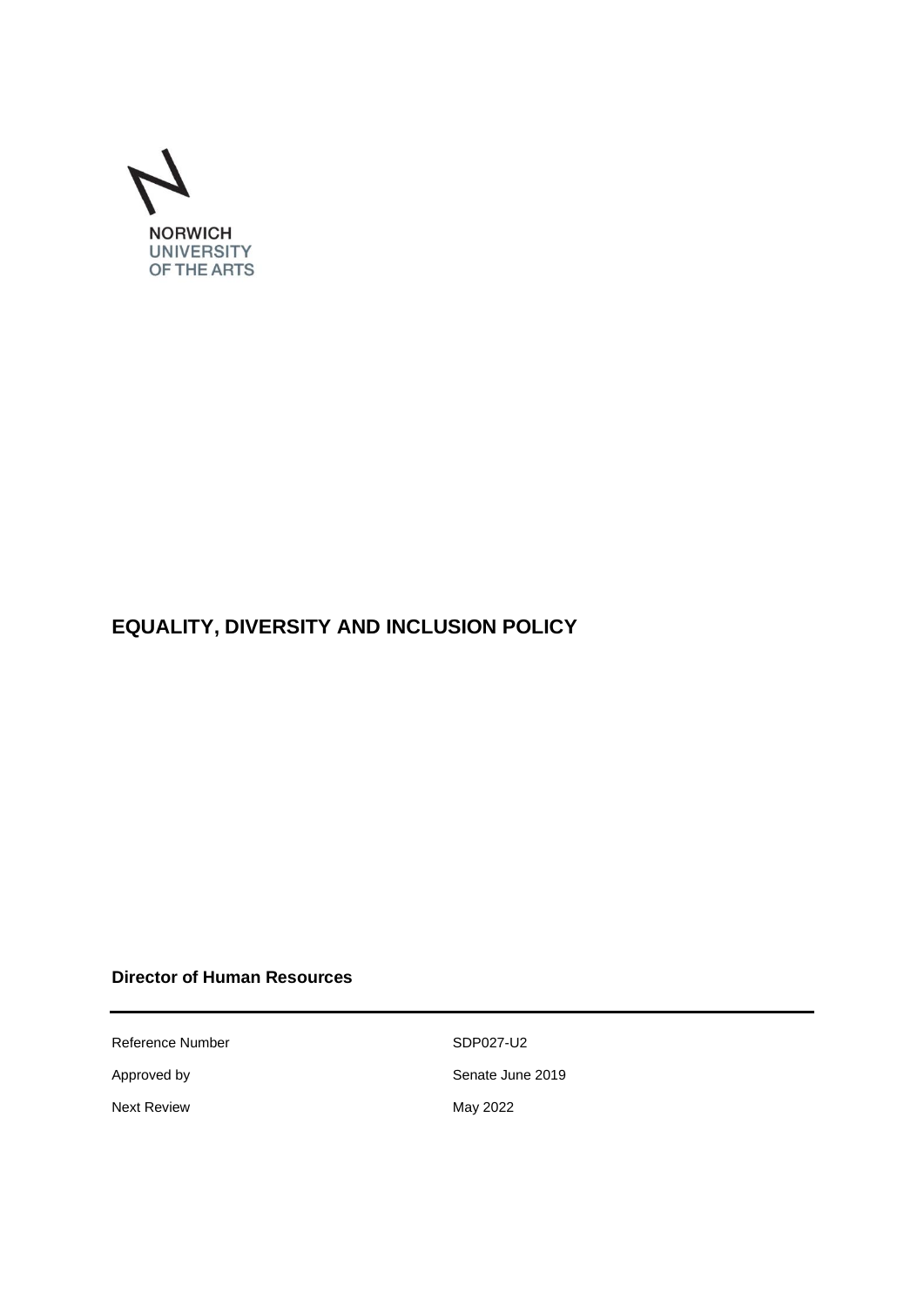#### **INTRODUCTION**

Norwich University of the Arts (NUA) is a successful specialist University, offering high quality education at undergraduate and postgraduate levels. The University is proud of its diverse community of staff, students and others, and is committed to maintaining its high quality teaching and research by ensuring there is equality of opportunity for all, fostered in an environment of mutual respect and dignity.

This policy, previously known as 'The Single Equality Scheme', has been revised and up-dated (in 2019) and re-named 'The Equality, Diversity and Inclusion Policy'.

The purpose of the Equality, Diversity and Inclusion Policy (ED&I Policy) is to set out the University's commitment to an inclusive and supportive environment for students, staff and visitors that is free from discrimination, and a place where all its members are able to participate and have the opportunity to fulfil their potential.

# **BACKGROUND**

As an education provider, the University has general and specific legal requirements to promote equality and is committed to enabling individuals to benefit from higher education, irrespective of the characteristics which may define their identity. We are committed to focusing not just on equality of opportunity but also on equality of outcomes.

The Equality Act 2010 underpins the ED&I Policy. The Act, together with the public sector Equality Duty, consolidated previous anti-discrimination law into one piece of legislation. The Equality Act identified nine 'protected characteristics', on the grounds of which it is unlawful to discriminate against a person.

These nine protected characteristics are age, disability (whether a physical or mental impairment), gender reassignment, marriage and civil partnership, pregnancy and maternity, race, religion or belief, sex (gender) and sexual orientation.

As a public body, Norwich University of the Arts has additional duties to promote equality. The Equality Duty requires the University to have 'due regard' to the need to:

- Eliminate unlawful discrimination, harassment and victimisation;
- Promote equality of opportunity; and
- Foster good relations between people who have a protected characteristic and people who do not.

# **POLICY STATEMENT**

Norwich University of the Arts is committed to embedding equality and inclusion in all of its practices and aims to establish an inclusive culture that celebrates diversity, is free from discrimination and one which is based on the values of dignity and respect.

#### **DEFINITIONS**

#### **Equality**

Equality is about [equal](https://www.differencebetween.com/difference-between-equal-and-vs-equivalent/) opportunities and protecting people (by legislation) from discrimination. Equal treatment involves much more than simply treating everyone alike; it requires a recognition that some groups and individual have particular and specific needs that must be met if they are to enjoy equal access to services and opportunities. We recognise that the University may need to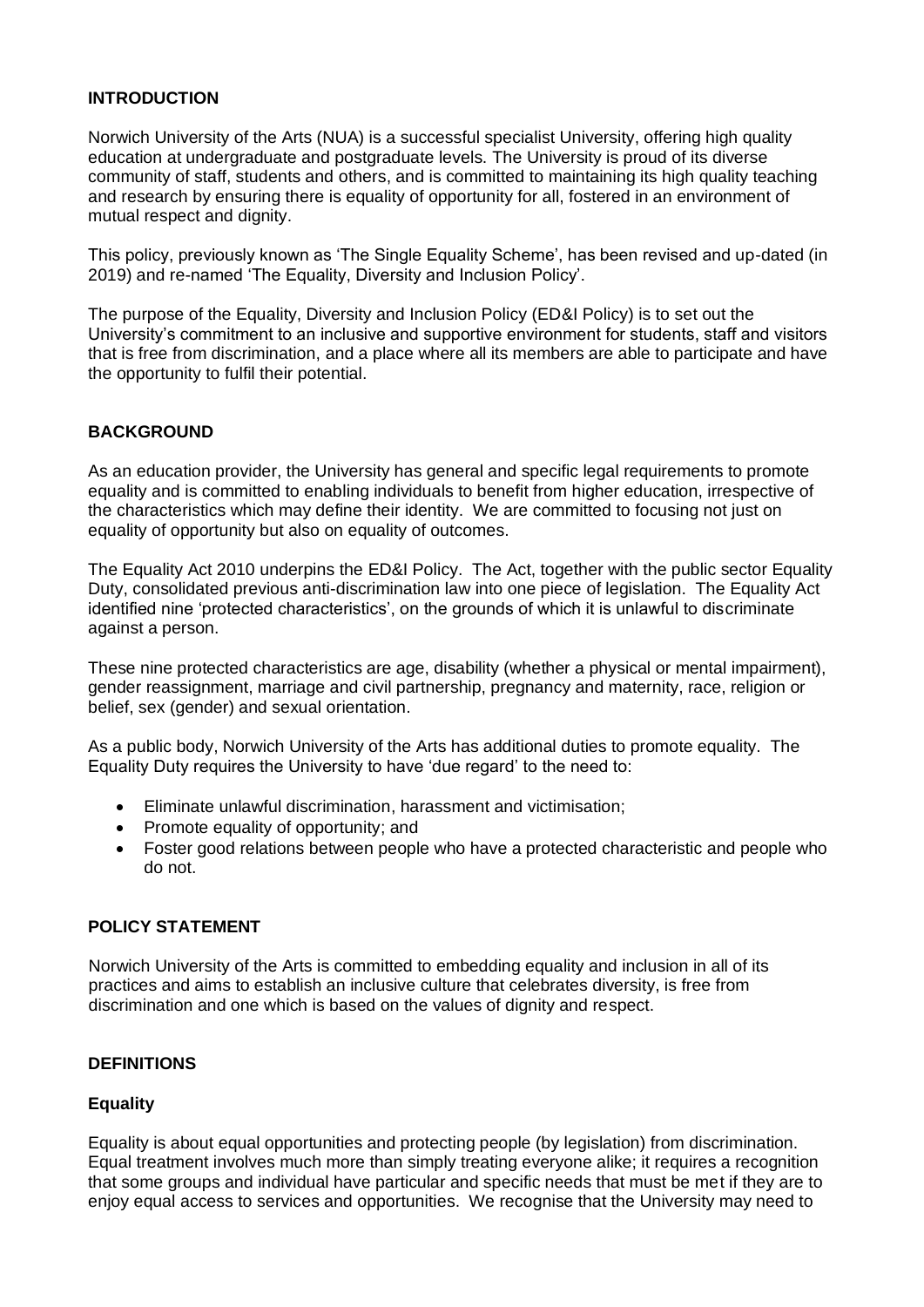provide its services in a range of different or more flexible ways in order to ensure genuine equality of access or opportunity for groups and individuals with disadvantage.

# **Diversity**

Diversity refers to the differences in people and recognising, respecting and valuing these differences. It involves an acknowledgement of the benefits and worth derived from the range of difference within our community and harnessing it as a strength. This includes individuals' cultural, social/lifestyle and intellectual differences. The University seeks to promote greater mutual understanding between the groups and individuals who reflect these differences and to use the talents and experiences that each bring to the institution. Diversity is based on the principles of dignity and respect.

#### **Inclusion**

Inclusion refers to an individual's experience within the workplace or place of study as well as in a wider society and the extent to which they feel they belong, are valued and included. This requires the University and its staff to design and operate services, practices and procedures that take appropriate account of the needs of students, staff and visitors.

# **RESPONSIBILITIES**

The promotion of Equality, Diversity and Inclusion is the responsibility of all members of our community. As members of the NUA community, all staff and students are expected to ensure that the University is an inclusive, welcoming and productive environment.

The **Senior Management Team** is responsible for:

• ensuring the University meets its legal obligations relating to equality.

**Managers** are responsible for:

- ensuring that procedures relating to staff recruitment, selection, appraisal, discipline and grievance are carried out in accordance with the equality duties to promote equality and eliminate discrimination;
- fostering a culture in which equality and diversity considerations are embedded into their department/faculty; and
- encouraging students and staff to reach their full potential.

#### The **Equality, Diversity and Inclusion Committee** is responsible for:

- fostering a culture in which equality, diversity and inclusion is embedded within the University;
- monitoring the Equality, Diversity & Inclusion Policy through collection, analysis and publication of data, ensuring the University is meeting its statutory responsibilities, including the publication of the Annual Equality, Diversity and Inclusion Report and Gender Pay Gap Report;
- setting and monitoring the University's equality, diversity and inclusion objectives and report on progress on the Equality Objectives to the Senate and Council.

#### The **Human Resources Department** is responsible for:

• monitoring data from applications for staff vacancies, the staff profile, resignations, dismissals and redundancies, grievance and disciplinary procedures, incidents of harassment, and participation in training and development;